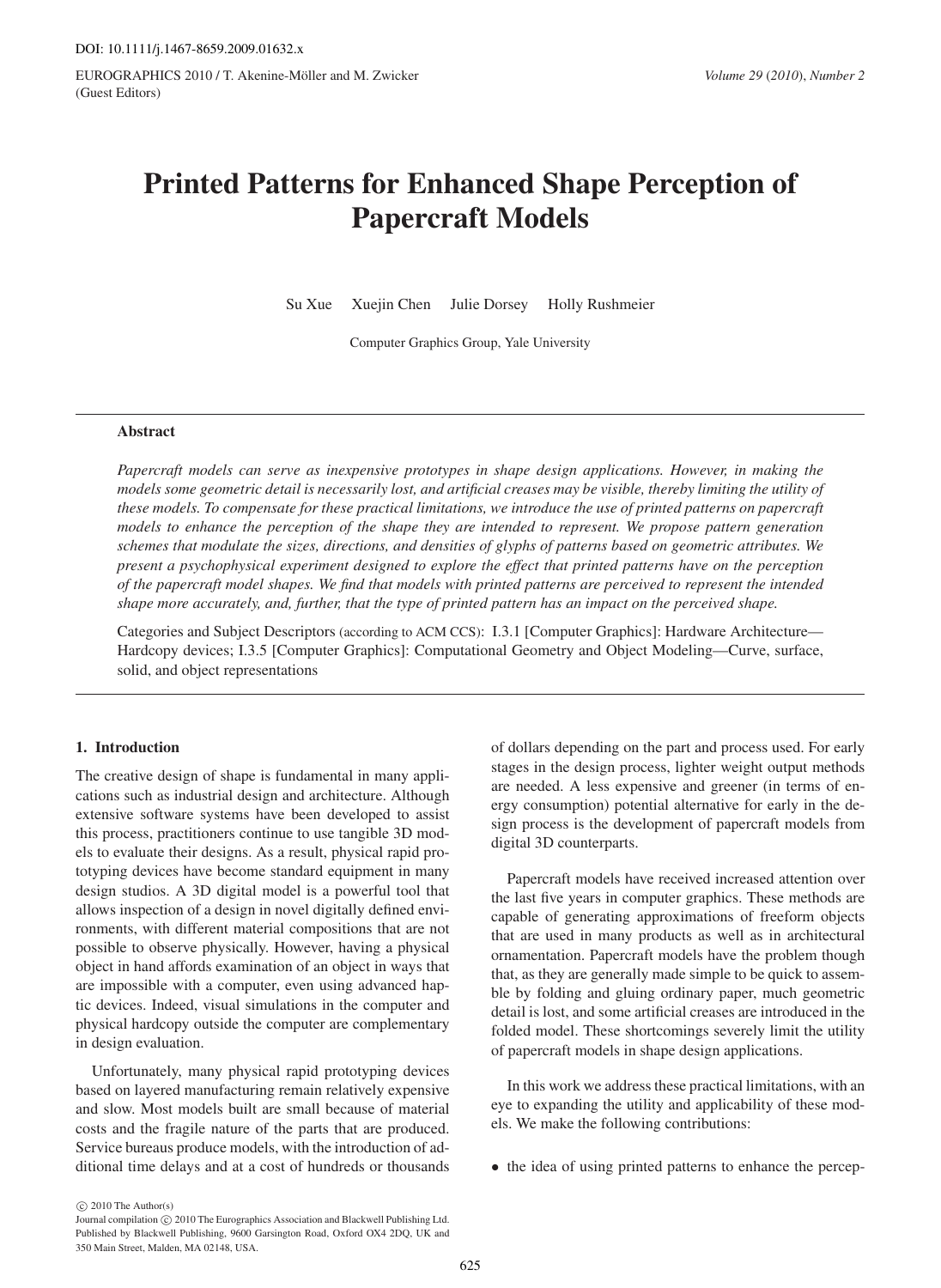tion of the intended shape represented by papercraft models,

- the consideration and exploration of pattern generation schemes that modulate the sizes, directions, and densities of glyphs, based on attributes of the shape,
- a psychophysical experiment that explores the role of printed patterns on the perception of physical shapes, and
- findings indicating that models with printed patterns are perceived to represent the intended shape more accurately – and moreover, that the type of pattern has an impact on the perceived shape.

# **2. Previous Work**

The developing technologies in computer graphics facilitate the process of designing, assembling and displaying products in virtual space. On the other hand, physical prototypes are simply present and continuous in physical space, while providing a feel of real 3D products. Physical prototyping, which provides a natural shared experience, still plays a critical role in the development of consumer products [Wri05, WDB<sup>∗</sup>07, CGPS08]. Rapid prototyping devices have decreased in price and have become accessible to more designers. However, inexpensive devices (e.g. the \$5000 Desktop Factory<sup>®</sup>) still produce models of limited size (maximum 5in x 5in x 5in volume) (http://www. desktopfactory.com/our\_product/) and require a significant amount of time to build up a model.

A less expensive alternative for early in the design process is the development of papercraft models. The layout for cutting and folding to make a papercraft model can be generated from a 3D mesh by methods such as unfolding polygons [JKS05], identifying triangle stripes [MS04], or by fitting conics to form ruled surfaces [MGE08]. Curved folds were incorporated to approximate almost developable surfaces by discrete developable surfaces [KFC<sup>∗</sup>08]. These methods are capable of generating a wide range of freeform shapes. However, papercraft models have the drawback that for many shapes they lack full geometric detail and include artifacts such as extra creases. We propose an approach to generate patterns on papercraft models to better represent the desired shape of objects.

In computer graphics, applying patterns to virtual objects as texture maps has been used to mask surface approximation [FSPG97], to add the appearance of greater geometric detail [RRP00], and to convey shape in data visualization [IFP96]. We explore if printed patterns on papercraft models generate the same benefits on physical objects as are obtained from patterns texture mapped on virtual objects.

The effects of visual masking by patterns of similar spatial frequency are demonstrated in [FSPG97]. A typical example is a cylinder that is represented as a set of flat facets for real time rendering. Without texture, the facets are clearly visible. However, with texture of an appropriate frequency, ori-

entation and contrast, the boundaries between the facets become less noticeable, and the collection of flat facets appears more like a smooth cylinder. We test a variety of patterns on papercraft models, with the goal of masking the artificial creases introduced into the curved surfaces of these models.

Texture mapping is a classic technique in computer graphics to add the illusion of geometric detail. Different forms of texture maps have been studied to preserve shape appearance during simplification. In addition to static color textures on surfaces, bump maps [Bli78] and normal maps [COM98, HSRG07] are used to dynamically adjust surface appearance according to changes in lighting. Rushmeier et al. [RRP00] considered the perceptual trade-off between representing geometry directly and using shaded textures to represent geometric detail. They found that for models with high spatial frequency variation, the perception of model quality could be maintained despite large simplifications in geometry by using a texture map derived from the lit fullresolution model. However, this method was not as effective for models with low spatial frequency variations. In this paper, we seek patterns that are effective for communicating all types of shapes.

Interrante et al. investigated various textures to convey surface form in the context of data visualization. An example is applying sets of strokes as texture on a transparent surface representing a data isosurface enclosing an opaque isosurface [IFP97,Int97]. Principal curvatures and principal directions are used to generate the strokes. While we also use principal curvatures and principal directions to control patterns, other geometric attributes of intended shapes and the facet sizes of papercraft models are considered to mask folds as well as convey shape details.

In the study of human vision, it is well-known that surface patterns provide cues in human shape processing. Inferring shape information according to texture cues in images is also known as the *shape-from-texture* problem in the computer vision literature [AS88, For01]. Computer graphics gives us the capability of generating synthetic images with a variety of patterns on the same shape, with or without other shape cues. This has been used to investigate how textures affect 3D surface perception in works such as [IK01] and [TOKK04]. The research of [TOKK04] in particular shows that human perception of 3D shapes based on anisotropic and inhomogeneous texture is quite robust. Our work builds on this insight.

#### **3. Framework**

Our goal is to create papercraft models that communicate the shape of high-resolution digital models. Our approach for producing models is dictated by the constraints imposed by papercraft and printing on paper. In consideration of these constraints, we propose a pipeline in which the printed patterns used to enhance shape perception are formed from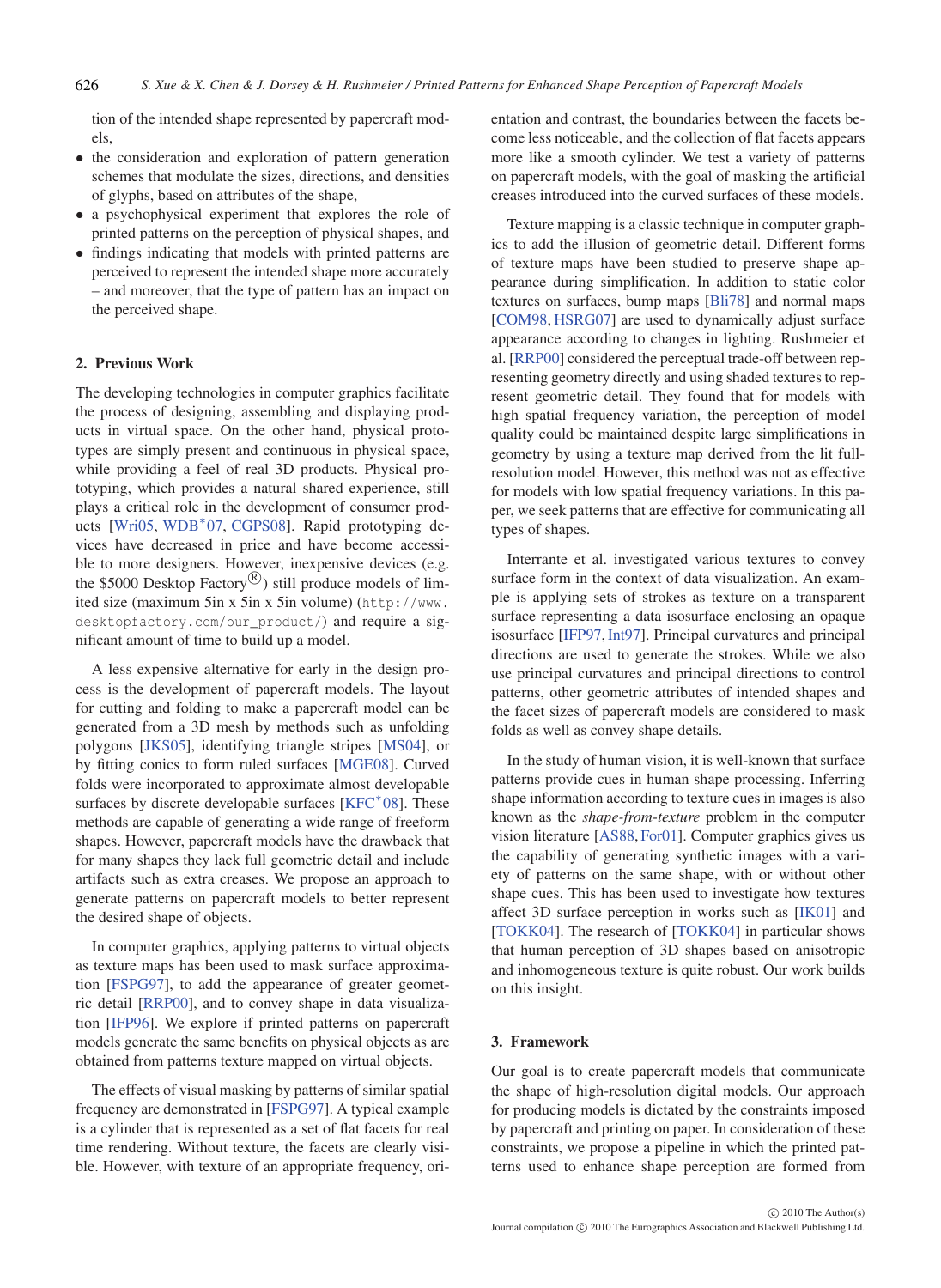

**Figure 1:** *The pipeline of making papercraft models with printed patterns.*

black and white glyphs. We describe here the constraints, and our basic pipeline. In Section 4 we will describe the specific methods we use to produce patterns of glyphs.

### **3.1. Papercraft Constraints**

As noted in Section 2, numerous types of maps are used on simplified models to give the illusion of high-resolution detail. In creating papercraft models, some of these options that rely on dynamic adjustments in response to lighting changes – such as bump and normal maps (i.e. as in [Bli78,COM98]) – are obviously not possible. One option is to texture the model with detailed shading computed for the high- resolution model, as in [RRP00]. A computer display or a printed page are essentially very poor geometric representations of an object (since they are just simple planes), but they give the impression of a detailed 3D object using detailed shading.

We produced a number of preliminary test models, such as the front-lit bunny model shown in Fig. 2. Two major issues emerged from these tests: lighting conditions and the appearance of folds and seams. On a computer display, the light is controlled by virtue of being emitted by the display. On a printed page the illumination on a shaded figure is essentially uniform. Our papercraft model does not emit light, and the illumination varies across the model because of its shape. If we want to shade the model appropriately we need to "undo" the physical shading and replace it with a texture that gives the impression of light reflected from a highresolution model. Since we have no control over the lighting conditions where the papercraft model is viewed, we can't undo the physical shading, and it competes with our computed shading. The result we found is that the texture we add to simulate the high-resolution shading often makes the papercraft look soiled.

As noted in [FSPG97], spatial artifacts are masked by features of similar spatial frequency. The artifacts we want to mask on papercraft models are high spatial frequency folds and seams. A texture that represents shading on a smooth surface, such as that shown in Fig. 2 often has relatively low



**Figure 2:** *A papercraft model of the simplified "Bunny" with a shading texture.*

spatial frequency. Further, slight mismatches in gluing together seams result in even greater contrast at the seams than if an untextured model were used, enhancing the visibility of artifacts we seek to hide.

Consideration of printing to emulate shading on the object leads to two observations: we need patterns with appropriate spatial frequency to mask the folds and seams with a certain spatial frequency, and further, we need high contrast patterns that do not compete with the physical light reflected from the model.

Pen-and-ink drawings, in just black and white, are frequently used to convey shape in printed documents. Other non-photorealistic rendering methods, which employ strokes and hatching, are also widely used to convey shades. Using long strokes on a papercraft object, however, can result in highly visible artifacts, particularly in places where the strokes are not perfectly aligned with the seams that must be glued together. More compact markings are desirable to avoid these artifacts.

These considerations suggest forming patterns composed of small black and white glyphs. Glyphs are used to convey orientation and other values on geometries in data visualization [War04]. As a preliminary exploration, we test three typical types of glyphs, which are *stroke*, *cross* and *dot*, as shown in Fig. 3. Stroke and cross glyphs can carry directional information, while dot glyphs provide stronger contrast. Our approach is to create patterns to print on models that are formed by sets of glyphs chosen to convey local geometric properties. We note that additional choices or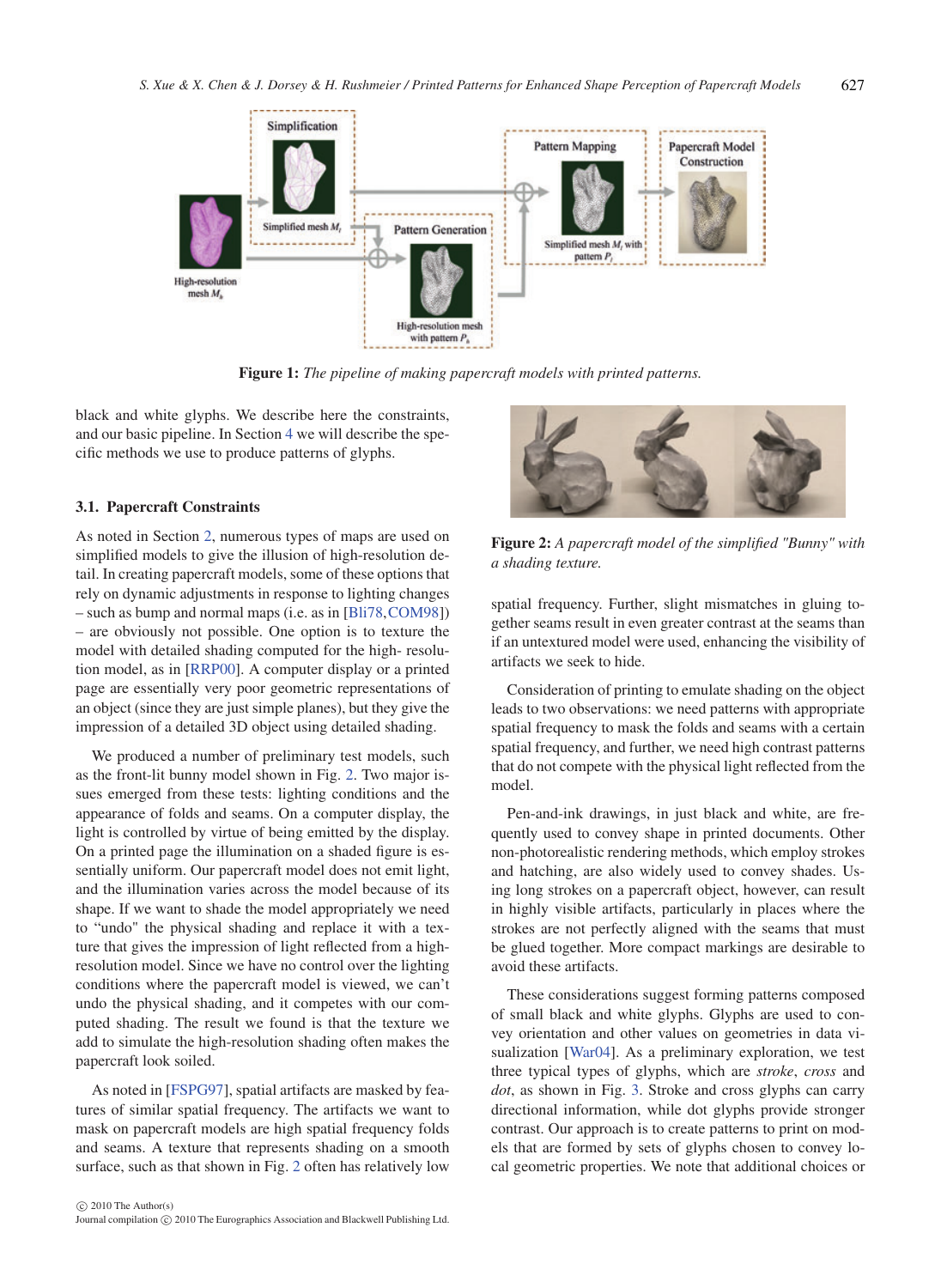

**Figure 3:** *Three types of glyphs used in our paper: stroke, cross and dot.*

combinations of glyphs are possible. In this initial study, our focus is on exploring the *role* of patterns, not their optimal arrangement or composition.

#### **3.2. Basic Pipeline**

Fig. 1 shows the basic pipeline of making papercraft models with printed patterns. A high-resolution mesh is treated as the starting point of our framework for creating a papercraft model, which is intended to represent the original shape. The mesh may be obtained by sampling a high-resolution representation (such as NURBs surface), or by scanning an existing physical object. Given a high-resolution mesh *Mh*, the whole pipeline of creating a papercraft model consists of four basic steps:

**Simplification.** We generate a simplified mesh  $M_l$  from  $M_h$ that contains a reasonable number (less than 200) of faces to facilitate the easy construction of papercraft models.

**Pattern Generation.** In this step, a pattern  $P_h$  is generated and stored in a texture atlas for the high-resolution mesh *Mh*. The generation scheme takes the facet size of  $M_l$  into consideration. One example is shown in Fig. 4 (a).

**Pattern Mapping.** The pattern  $P_l$  for the low-resolution mesh  $M_l$  is calculated by projecting the texture atlas  $P_h$  from  $M_h$  to  $M_l$ , as shown in Fig. 4 (b).

**Papercraft Model Construction.** Finally, a papercraft model is made from the low-resolution mesh  $M_l$  with pattern *Pl*.

As this paper focuses on exploring the effect patterns have on enhanced shape perception, we only consider variations in the second step "pattern generation," while holding the methods for the other steps constant. In the next section, we describe the details of our proposed pattern generation scheme.

#### **4. Pattern Generation**

To enhance the perception of the intended shape from the simplified model, we compute shape metrics based on the high-resolution mesh and then encode the shape metrics into a printed pattern. We use *principal curvatures*, *principal directions*, and the *shape index*, along with the facet size (i.e., the folding frequency) of  $M_l$  [FSPG97], as the geometric



**Figure 4:** *Pattern Mapping. (a) The pattern Ph stored in a texture atlas for the high-resolution mesh Mh. (b) The pattern Pl calculated by projecting Ph from Mh to the simplified mesh Ml.*

attributes that control the *sizes*, *directions* and *densities* of glyphs to form patterns.

As in the choice of glyphs, we do not claim that the pattern-generation schemes we have employed are in any sense optimal; clearly, there are many additional dimensions to explore.

#### **4.1. Shape Metrics**

Breton et al. [BILZ92] showed a pair of shape metrics including a curveness measure *c* and a shape index *s*,

$$
c = \max(|\kappa_1|, |\kappa_2|) \tag{1}
$$

$$
s = \cos^{-1}\left(\frac{\kappa_1 + \kappa_2}{2c}\right),\tag{2}
$$

where  $\kappa_1, \kappa_2$  are the two signed principal curvatures. While the shape index reveals the category of shape, curveness serves to represent the scale of shape. Thus, this pair of shape metrics in essence provides a parametric form of shape representation by two coordinates. We adopt *c* and  $S = cos(s)$ , that is,

$$
S = \frac{\kappa_1 + \kappa_2}{2c} \tag{3}
$$

as the shape metrics for generating patterns based on the original shape. Additionally, we consider the maximal principal directions in generating the directional patterns of strokes and crosses.

Given a high-resolution mesh  $M_h$  of the model, we first normalize its size to be bounded in  $[(-1,-1,-1),(1,1,1)].$ Principal curvatures and directions of vertices are computed using the methods in [MDSB03]. The shape metrics *c* and *S* for each vertex are then derived from Eqs. (1) and (3). For an arbitrary position *p* on the mesh, the shape metrics are interpolated from the metrics of three vertices of the triangle where *p* is located, based on the barycentric coordinates of *p* on this triangle.

#### **4.2. Encoding Shape Metrics**

We arrange glyphs centered at a set of sampled 3D positions  ${p_i}$  over the surface of high-resolution mesh  $M_h$ . The critical attributes of glyphs, say, sizes, directions and densities,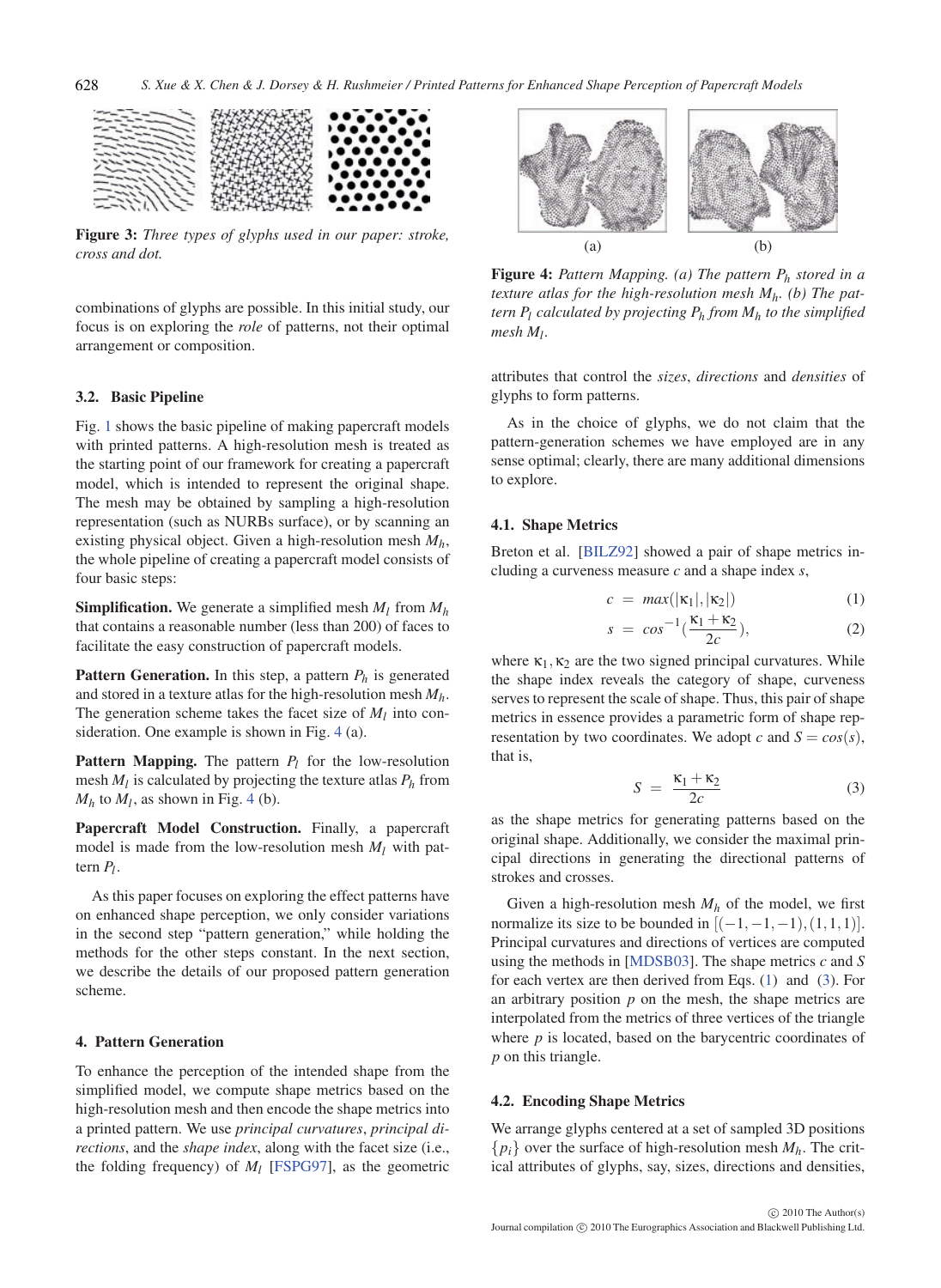are controlled according to the described shape metrics of  $M_h$  and the facet size of the simplified mesh  $M_l$ .

**Glyph Size** Following [Int97,IFP97,IK01], it is natural to control the size *r* of the glyph centered at position *p* according to its maximal principal curvature  $c(p)$ . We define

$$
r(p) = a_1 c(p) + a_2,\tag{4}
$$

where  $a_1$  and  $a_2$  are parameters determined by user adjustments. For the size-normalized  $M_h$ ,  $r$  ranges from 0 to 0.2 in our system.

**Glyph Direction** When using maximal principal directions to align the directions of glyphs, we note that computing principal directions on meshes inherently suffers from the numerical problem due to the triangulation and ambiguities at umbilical points and flat areas, as reported in [Gol01, MDSB03, AT05]. As shown in Fig. 5 (a), where each red line indicates the principal direction of a vertex on the high-resolution mesh  $M_h$ , the intersections of principal directions interfere with the perception of the shape.

Instead, we compute a more consistent vector field over *Mh* for aligning the directions of glyphs. This vector field is initialized by the principal directions that simultaneously satisfy two conditions. First, their corresponding principal curvatures *c* satisfy

$$
c > c_{min}^* + T_c(c_{max}^* - c_{min}^*),
$$

where  $T_c \in [0,1]$  is a scale threshold to select reliable principal curvatures.  $c_{min}^*$  and  $c_{max}^*$  are defined as

$$
c_{min}^* = c_{min} + 0.05(c_{max} - c_{min})
$$
  
\n
$$
c_{max}^* = c_{min} + 0.95(c_{max} - c_{min}),
$$

where *cmin* and *cmax* are the minimal and maximal *c* over all vertices of *Mh* respectively. All raw principal curvatures of the vertices in  $M_h$  used in the pattern generation are clamped to  $[c<sub>min</sub><sup>*</sup>, c<sub>max</sub><sup>*</sup>]$  which avoids extremum outliers for computational robustness.

Second, the principal directions for initializing the vector field are computed on close-to-parabolic areas. As suggested in [HZ00], we compute  $\alpha = \frac{max\{|\kappa_1|, |\kappa_2|\}}{min\{|\kappa_1|, |\kappa_2|\}}$  for each vertex of high-resolution model  $M_h$ . The positions where

$$
\alpha > \alpha^*_{min} + T_\alpha(\alpha^*_{max} - \alpha^*_{min})
$$

are selected as close-to-parabolic areas.  $T_{\alpha} \in [0,1]$  is another threshold that can be adjusted for generating appropriate vector fields.  $\alpha_{min}^*$  and  $\alpha_{max}^*$  are the clamped version of extremes of α over all vertices of *Mh*, which are computed in the same way we obtain  $c_{min}^*$  and  $c_{max}^*$  by 0.05 and 0.95 ratios respectively.

The initial vectors at the other vertices that are not regarded as reliable are set to **0**. Through a series of averaging operations, that is, replacing each vector with the average of the vectors within its neighborhood, a more consistent vector field is obtained. The illustration of a final vector field with



**Figure 5:** *Shape metrics used to control patterns. (a) The principal direction at each vertex on the high-resolution model; (b) The vector field generated based on reliable principal directions; (c) The distribution of S*∗*, the metric used to control glyph densities.*

 $T_{\alpha} = 0.2$  and  $T_c = 0.5$  that is used to align the directions of glyphs is shown in Fig. 5 (b).

**Glyph Density** The glyph's *overall density* is adjusted to better mask folds in the simplified mesh  $M_l$ , as suggested by [FSPG97]. We control the *local densities* of glyphs according to the shape index *S*, which reveals different categories of shapes. Further, in order to differentiate the same shapes at different scales, we use the unnormalized version of shape index,  $S^* = S \times c = \frac{\kappa_1 + \kappa_2}{2}$ , which turns out to equal signed mean curvature. We show an example of the distribution of *S*<sup>∗</sup> on a high-resolution mesh in Fig. 5 (c).

To adaptively adjust the densities of glyphs according to *S*∗, we introduce a *repellant sphere* for every position *p*, which is defined as a sphere centered at *p* with radius

$$
r_e(p) = b_1 S^*(p) + b_2,
$$
 (5)

where  $b_1$ ,  $b_2$  are model-specific parameters that are manually adjustable to achieve the best fold-masking effect according to the adequate overall folding frequency of  $M_l$ . Similar to the glyph size, the radius  $r_e$  is limited to [0,0.2] for a normalized mesh. To obtain the set of sampled positions,  $\{p_i\}$ , at which to place glyphs, all positions over  $M_h$  (the number of possible positions equals the resolution of  $P_h$ , which is  $2048 \times 2048$  in our system) are set as available candidates, and then one position is randomly chosen as the starting point  $p_0$ . To find the next sample position, we check all available positions to find the first one that is not located within any repellant spheres of already sampled positions. All checked positions are then set as "unavailable." This sampling procedure continues until no available positions exist, and then the glyphs with modulated sizes are placed at these sample positions. With this scheme, we adaptively control the varying densities of glyphs by changing radii of the corresponding repellant spheres based on the shape indices.

Additionally, we adopt a special treatment for dot patterns to prevent the overlap of dots by adaptively shrinking dots for which an overlap is detected. The overlapping dots are shrunk to their repellent radiuses, which essentially forces dots to keep far enough away from each other.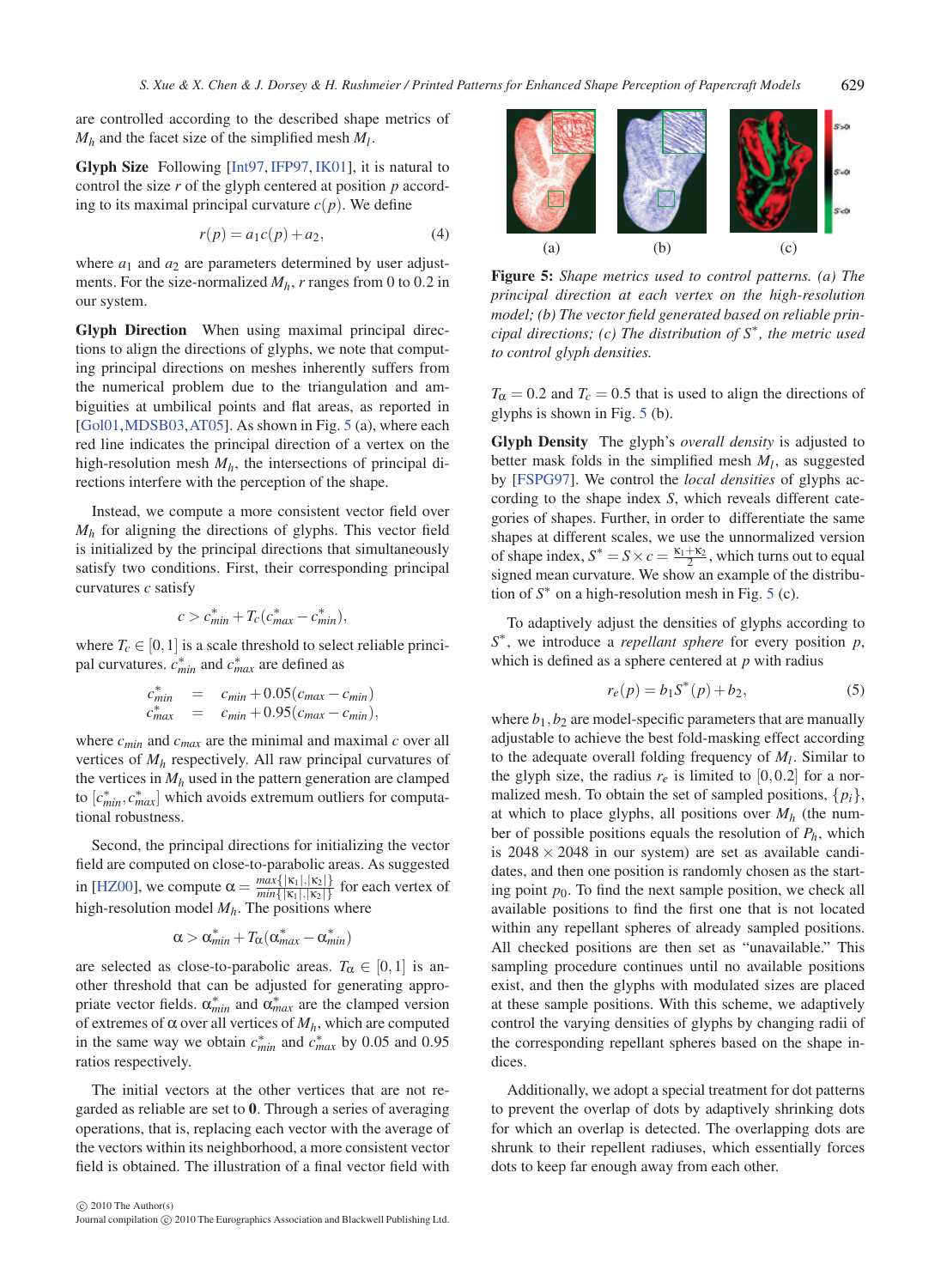

**Figure 6:** *A series of printed patterns on the simplified mesh generated based on the geometric attributes of the highresolution mesh and the facet size of the simplified mesh. They are (a) the high-resolution mesh with 20,000 faces; (e) the blank simplified mesh with 150 faces; the simplified mesh with (b) uniform stroke pattern; (c) uniform cross pattern; (d) uniform dot pattern; (f) modulated stroke pattern; (g) modulated cross pattern and (h) modulated dot pattern.*

**Parameter Setting** To generate appropriate patterns for shape perception, the parameters  $a_1$ ,  $a_2$ ,  $b_1$ ,  $b_2$ ,  $T_c$ ,  $T_\alpha$  are adjusted through slider bars. The parameters can be adjusted in pairs, rather than all at once. Consider the model shown in Fig. 1 as an example. Given a normalized high-resolution mesh  $M_h$ , first  $T_c$  and  $T_\alpha$  are adjusted to obtain a reliable vector field (Fig. 5 (b)). Instead of adjusting  $a_1, a_2$ , it is more intuitive to adjust the glyph sizes  $r_1$ ,  $r_2$  that correspond to  $c = c^*_{\text{min}}$  and  $c = c^*_{\text{max}}$  respectively. Given a pair of  $r_1, r_2$ , the parameters  $a_1$ ,  $a_2$  can be solved via Equation 4. Similarly, instead of adjusting  $b_1$ ,  $b_2$ , we adjust the radii of repellant spheres,  $r_{e1}$ ,  $r_{e2}$ , that correspond to  $S = S^*_{min}$  and  $S = S^*_{max}$ , respectively. In order to get an appropriate overall glyph frequency for visual masking, we first adjust  $r_1$ ,  $r_2$  and  $r_{e1}$ ,  $r_{e2}$ while keeping  $r_1 = r_2$  and  $r_{e1} = r_{e2}$ . This generates a uniform pattern (Fig. 6 (b)). Finally,  $r_1$ ,  $r_2$ ,  $r_{e1}$ ,  $r_{e2}$  are manually adjusted to generate patterns on the simplified mesh (Fig. 6 (f)). For convenience,  $r_1$  and  $r_2$  can be adjusted first to obtain appropriate glyph sizes, while keeping  $r_{e1}$  and  $r_{e2}$  constant; then  $r_{e1}$  and  $r_{e2}$  are slightly tuned to modulate glyph densities.

More patterns generated using our pattern generation scheme are shown in Fig. 6. Note that this pattern generation method is not limited to papercraft models; it could be also used with any of the techniques described in [JKS05, MS04,MGE08,KFC∗08].

### **5. Psychophysical Experiment**

We conducted a psychophysical experiment to examine the effectiveness of the various printed patterns described in Section 4. In the experiment, participants compared a physical shape formed from clay to various versions of papercraft models made from a digital model of the shape obtained by laser scanning. A *Two-Alternative Forced Choices* design was used, with the participant asked to choose which of two papercraft models had the shape most similar to a reference clay model. Our goal was to test the following hypotheses:

- **Hypo1**: *Patterns printed on a papercraft model can improve the perception of the model as being the shape of the high-resolution model it is intended to represent.*
- **Hypo2**: *Patterns of glyphs with size and density modulated by shape metrics are better for producing the perception of the intended shape.*
- **Hypo3**: *The enhancement of shape perception depends on the type of glyph used to form the pattern.*

# **5.1. Stimuli**

As stimuli, we made five clay shapes of varying size, aspect ratio and geometric complexity. Two of these shapes were deliberately made very simple for use in training in the experimental tasks (Fig. 8), and three were used for data collection (Fig. 7). To focus on shape comparisons, all of the shapes were deliberately made to be abstract, rather than shapes that resemble easily named objects. Our goal was to ensure that participants would make comparisons to these reference shapes only, and not to mental models that they might previously have of named shapes.

We captured digital models of the clay shapes using a NextEngine $\mathcal{R}$  scanner to obtain the raw meshes (about 500K faces). We repaired and slightly smoothed the raw meshes using MeshLab v1.2.2b(*http*: //*meshlab*.*source f orge*.*net*/). The spatial sampling of the raw meshes was much higher than needed to represent the geometric features of the object. To facilitate the interactive adjustment of parameters described in Section 4.2, the oversampling was greatly reduced by using Garland's qslim software [GH97] to generate models of 20,000 faces, which were then used as the high-resolution mesh  $M_h$  for each shape. The qslim software was also used to produce the low-resolution meshes  $M_l$ , reducing to 100 faces for training shapes and 150 faces for the other three shapes. The meshes were parameterized and texture atlases were generated using the method described in [ZSGS04].

Given the corresponding high-resolution and lowresolution meshes, we followed the pipeline in Section 3 to generate the designed pattern maps and applied them to the low-resolution meshes. The high-resolution meshes were loaded into the interactive system described in Section 4.2 to specify the parameters for generating uniform and modulated versions of patterns using the stroke, cross and dot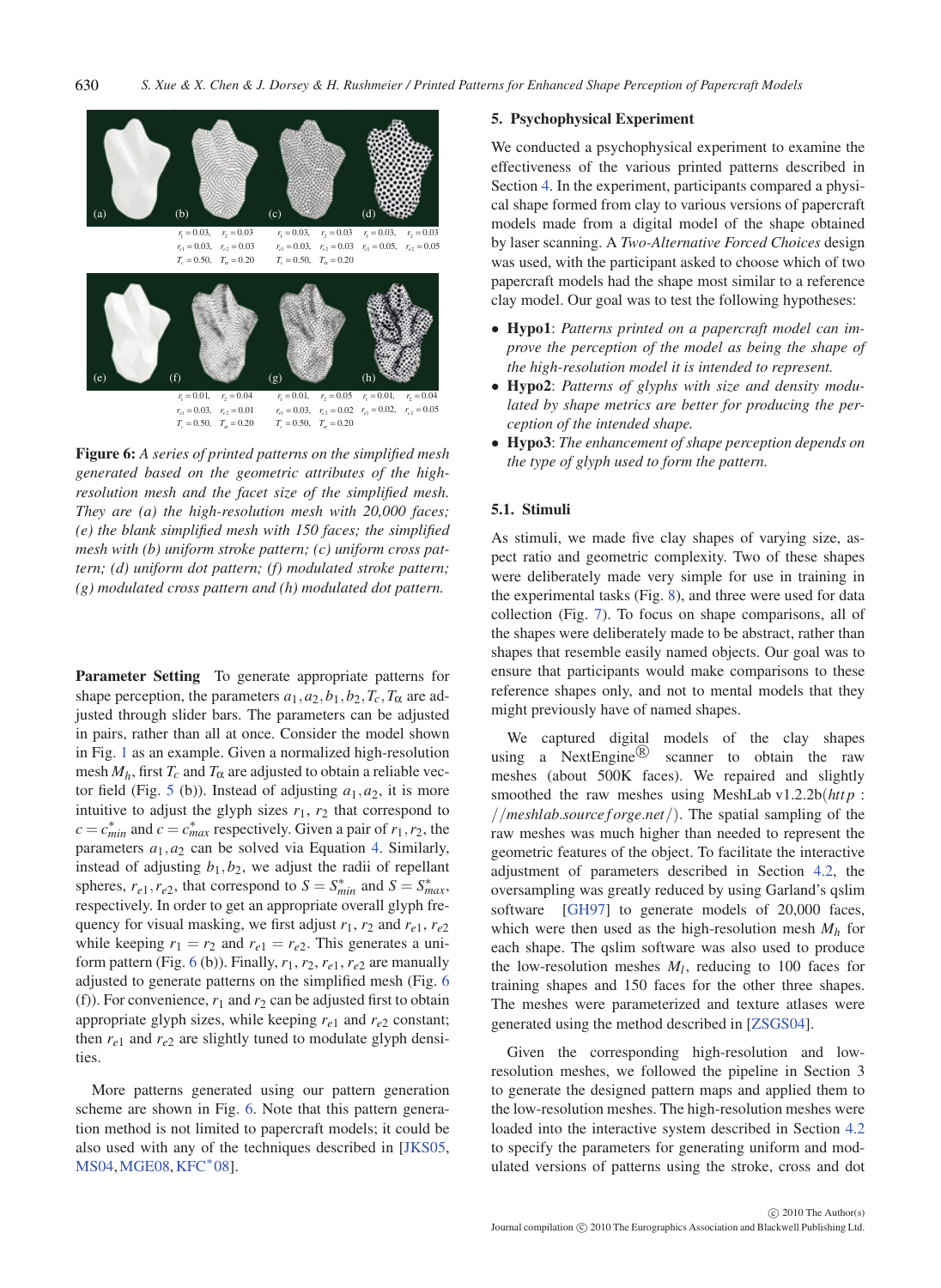glyphs. The pattern generation required one to two minutes of processing for each mesh. The generated patterns were stored in the texture atlases for the high-resolution meshes. These patterns were then projected onto the texture atlases for the low-resolution meshes using the normal shooting technique described by Sander et al. [SGG<sup>∗</sup>00]. The projection of the patterns onto the lower-resolution meshes required two to three minutes per mesh.

Pepakura Designer  $3^{\circledR}$  was used to generate the flat, unfolded low-resolution meshes with patterns. The flattened meshes were printed on ordinary paper, which was cut and folded into the papercraft models.

For the three clay shapes used in data collection, seven papercraft models were prepared. The seven patterns used for comparison were: *blank* (no patterns), *uniform stroke*, *modulated stroke*, *uniform cross*, *modulated cross*, *uniform dot* and *modulated dot*. In the rest of this work, we will refer to these patterns respectively as *blank*, *uni-stroke*, *modu-stroke*, *uni-cross*, *modu-cross*, *uni-dot* and *modu-dot*. For the clay shapes used in the training task, just three simplified papercraft models were prepared as shown in Fig. 8.

The experimental setup is shown in Fig. 9. The center "Reference" is always one of the clay shapes. The shapes placed in positions A and B are papercraft representations of the center reference shape. The table surface the shapes were placed on was 28 inches from the floor, and covered with white paper. The setup was located in an office, equipped with typical indirect office lighting. The A, B and Reference shapes were set on the table with the same orientation relative to the sides of the table.

# **5.2. Procedure**

We began the experiment with each participant by reading an instruction sheet to them explaining the comparison task. Participants were instructed to observe the three shapes, and to indicate which shape, A or B, most closely resembled the Reference shape. Participants were allowed to sit or stand, and to move to observe from different angles, as long as they stayed behind a blue line marked on the floor that was 25 inches in front of the table. They were not allowed to touch the shapes. These precautions were taken to ensure that the papercraft models were not deformed in the course of the experiment. After the participant indicated either A or B for each comparison, a new comparison set was presented.

Before gathering data, each participant went through a training experiment to ensure that they understood the task. The training experiment contained eight comparison sets in which the first six used shapes shown in Fig. 8 and the last two introduced shapes shown in Fig. 7. Participants were allowed to ask questions during the training, which served to help them understand and practice what they learned from the instructions. The answers collected from the training were recorded but not used in data analysis.





**Figure 7:** *Three groups of models used for data gathering. Each group contains a clay model as reference (top-left), a blank papercraft model and six papercraft models with different patterns.*

The formal data gathering experiment followed the same procedure as the training, except that only the shapes shown in Fig. 7 were used. Every possible pair of papercraft models with different patterns, accompanied by their reference model, was presented exactly once. Thus in the formal experiment a participant had  $3\binom{7}{2} = 63$  comparison sets to finish. The order of tests was randomized, and was different for each participant to avoid possible order-dependent effects. The time required for each participant to complete the experiment was about 30 minutes.

There were 22 participants, all over eighteen years of age. Both male and female participants were included, and none had any computer graphics background. Participation in the experiment was voluntary and unpaid. By the restrictions of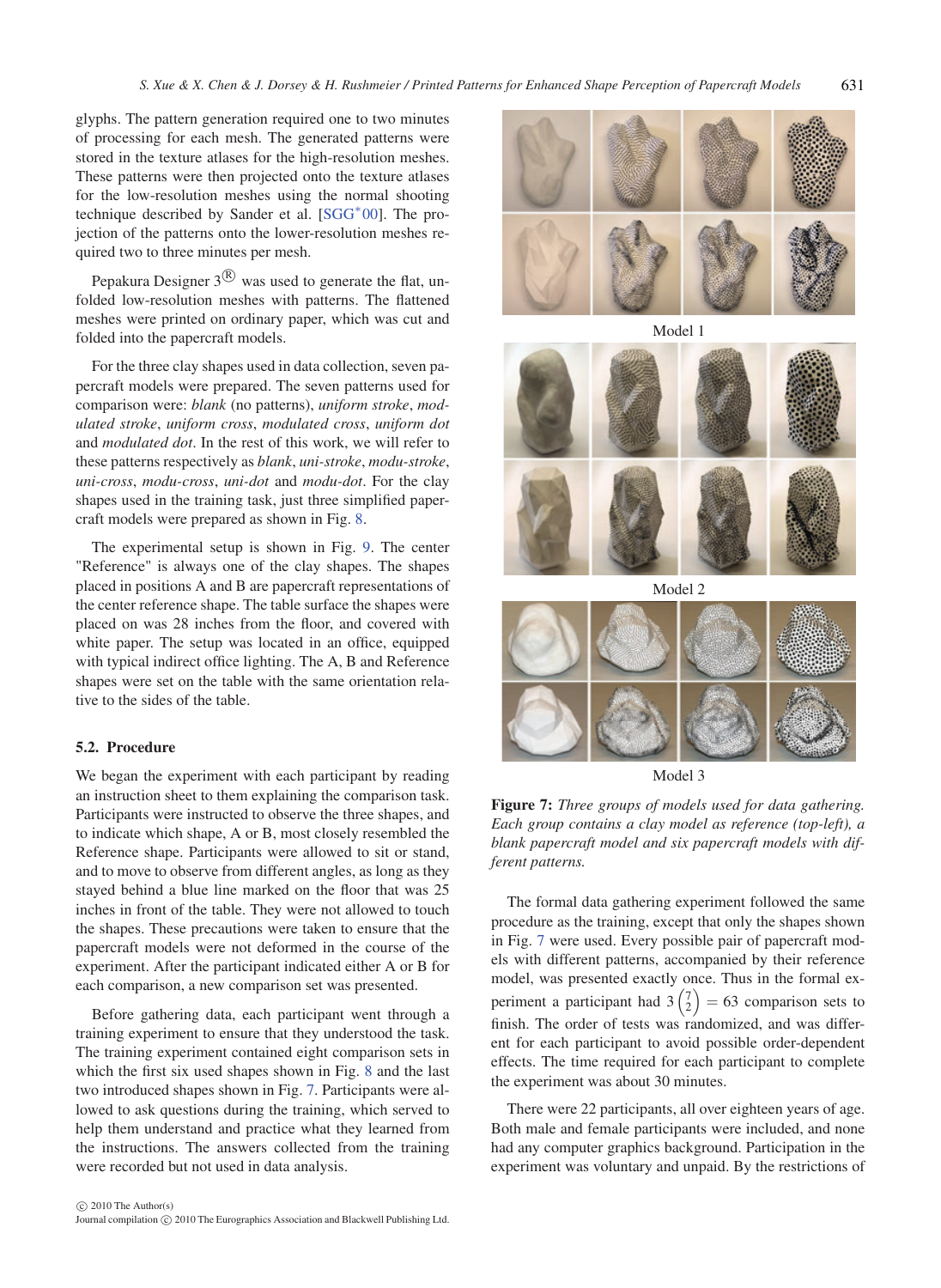

**Figure 8:** *Two groups of models including clay models and papercraft models with different patterns used in the training session of our psychophysical experiment.*



**Figure 9:** *A comparison set is placed on the test table in a typical office environment in our psychophysical experiment. The middle is a clay model used as a reference model. The other two papercraft models with different patterns are labeled A and B, respectively.*

the human subjects review board overseeing our work, the participants were informed of their right to end their participation at any time, were allowed to remain anonymous and were not asked for any additional demographic information. We found that we needed three investigators to conduct this experiment to reduce the time required for each participant to a reasonable level. One investigator prepared the comparison sets and other two were in charge of delivering them to the test position and presenting them.

After the formal data gathering was finished, we had a voluntary informal debriefing with participants. We explained the purpose of the experiment and collected comments and suggestions from the participants.

## **6. Results**

We analyzed the results of the psychophysical experiment to test our hypotheses.

# **6.1. Statistical Tests**

Assuming a normal distribution, we performed a series of *t*-tests at level  $\alpha = 0.05$  to compare each pair of patterns to discover statistical significance in the responses collected in the experiment.

The tests were performed across all participants and all models. From the results, significant advantages ( $p^*$  < 0.05) were observed when comparing the effect on enhancing shape perception of the following pairs of patterns:

- *uni-stroke*: >*blank*
- *modu-stroke*: >*blank*, >*uni-stroke*, >*uni-cross*, >*uni-dot*
- *uni-cross*: >*blank*
- *modu-cross*: >*blank*, >*uni-stroke*, >*uni-cross*, >*uni-dot*
- *uni-dot*: >*blank*
- *modu-dot*: >*blank*, >*uni-stroke*, >*uni-cross*, >*uni-dot*

Furthermore, to quantitatively show the performance of different patterns, we applied Thurstone's Law of Comparative Judgements, Case V, to derive interval scaling values through paired comparisons, where subject responses were assumed normally distributed. The scale values of the seven patterns over three models are shown in Fig. 10. We can see that for each model the modulated patterns outperform the unmodulated ones. The *blank* (no-pattern) has the poorest performance for the first two models, and has roughly equal performance (the poorest) with the *uni-stroke* pattern for the last model. The enhancement of shape perception also relies on the type of glyphs used to form patterns. For the first model, modulated cross and dot patterns better convey the shape of the reference model than modulated line patterns. In contrast, modulated line patterns are better than the other two modulated patterns at representing the shape of the second model. There is no significant difference between the three types for the third model.

We computed the relative scaling values of the seven patterns with respect to 22 participants across all models. The result is shown in Fig. 11. We can see variability in responses of different participants. Participant 5 responded that *blank* models had a shape more similar to the reference clay models than any of the papercraft models with patterns. For participant 22, modulated patterns better presented the shape of the reference model than the blank models, while uniform patterns were worse than blanks. We note that the scales of seven patterns for each participant are computed based on only three models. The insufficient number of comparisons per participant does not yield statistically convincing results for individuals. However, we can still observe that generally the results for *blank* are poorest, and the modulated patterns outperform the unmodulated ones for most participants.

#### **6.2. Discussion**

We consider our three hypotheses in turn. With respect to **Hypo1**, we did find that considering the results across all models and all participants, the models with patterns (both the uniform and modulated) outperformed the blank models. Considering the results for the individual clay shapes, only the patterned models for the shape shown farthest to the left on Fig. 10 always clearly outperformed the blank model. For the other two shapes, the uniformly patterned are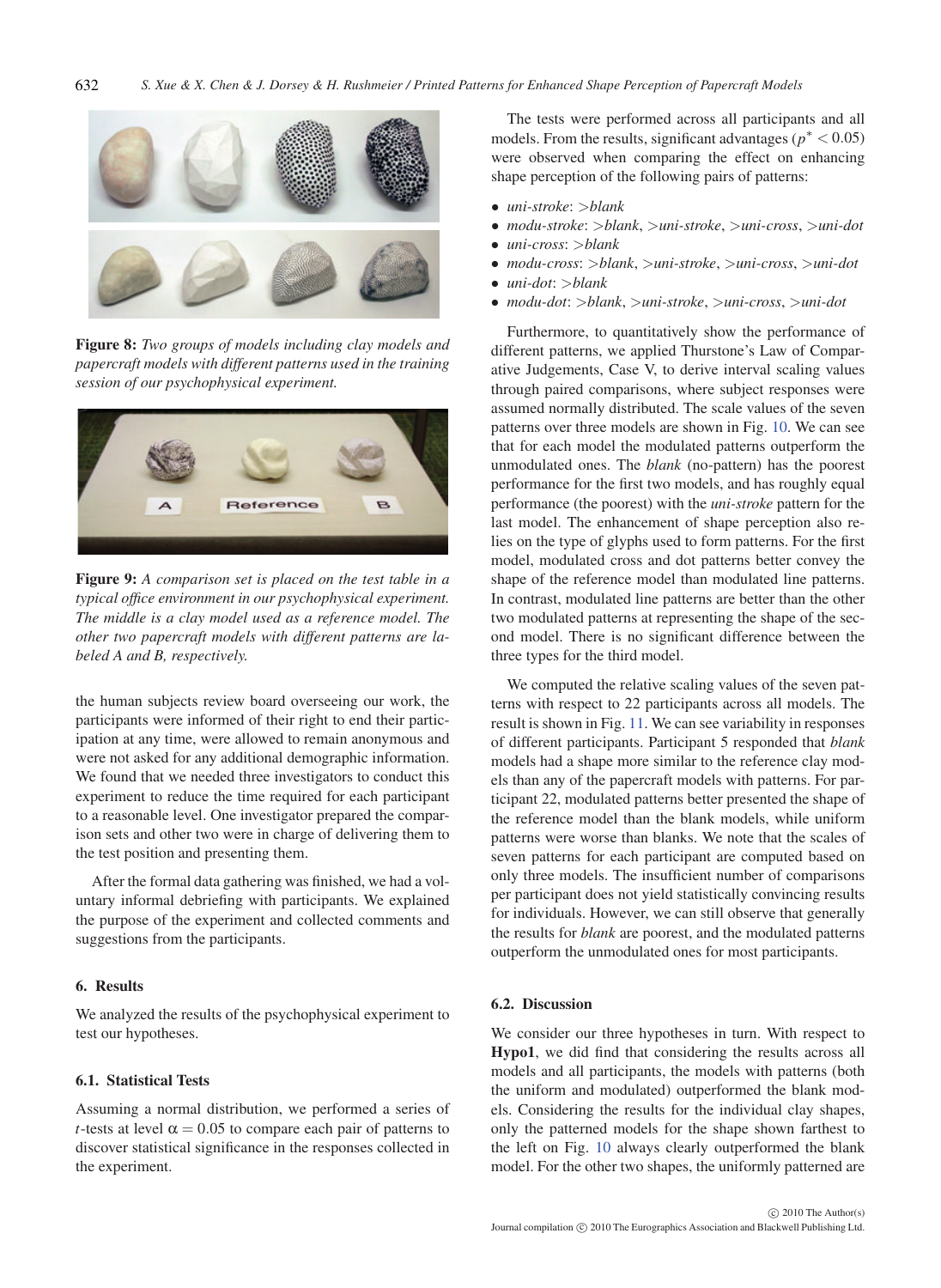

**Figure 11:** *Paired comparison scaling values of the seven patterns over 22 participants.*



**Figure 10:** *Paired comparison scaling values of the seven patterns over three models.*

not clearly superior to the blank model. Therefore, while the experimental results indicate that printed patterns can make a difference, we can not conclude that simply any type of pattern will enhance the perception of the paper model.

With respect to **Hypo2**, we found that considering the results across all models and all participants, the models with patterns modulated by shape metrics outperformed models with spatially uniform patterns. This appears to be true for each individual model as well. While we can not claim that our modulated patterns are in any way optimal, this indicates that future research should continue the consideration of modulated patterns.

For **Hypo3**, the experimental results were the most surprising. We did not find significant differences between the results for different glyphs. This was true both for the spatially uniform case, and for the modulated case. We had anticipated that the stroke and cross glyphs would be clearly superior because they are able to carry more information about the high-resolution shape. This could be due to factors such as the way the various glyphs were printed. We can observe, though, that simply indicating directional information about curvature using a glyph does not necessarily result in superior perception of the shape we intended to represent with the paper model.

Considering the results for **Hypo3** in more detail, we observe that the success of enhanced shape perception by different types of glyphs varied with the reference clay shapes, Fig. 10. This raises the possibility that different aspects of shape perception are being balanced. Some participants mentioned in the debriefing that it was usually hard to compare the modulated (or uniform) patterns formed by different glyphs because the dot patterns convey a nice smooth perception, while directional patterns (stroke and cross) work better in conveying details and depth information. We speculate that the dot pattern conveys smoothness because the strong contrast between black dots and white background distracts the observers' attention from noticing the contrast between model boundaries and the background, and from noticing the creases between faces. We conjecture that the best pattern should be determined by balancing the requirements of rendering *smoothness*, *depth* and *details* for individual shapes by differing combinations of glyphs. The possibility that high-contrast dot patterns are effective for masking and directional patterns represent details well is a useful guide for us in designing even more effective patterns.

During our experiments, participants also provided many other valuable comments. Two of the participants pointed out that small imperfections in a model had some influence on their perception about the overall shape. Although we endeavored to make the physical models to be of the same quality, not all papercraft models of the same shape are absolutely identical. Slight differences still occur at some places, such as the seams where two faces are glued together.

From the analysis of the psychophysical experiment, our work opens up many interesting research problems in addition to exploring new patterns. We would like to investigate whether similar results would be obtained if the experiment were performed on synthesized images rather than real physical objects. Additionally, besides the smooth shapes used in our experiment, we would also like to investigate the effect of patterns on perception enhancement for shapes with finer details and sharp edges. And we would like to study the effectiveness of patterned papercraft models for some specific design tasks.

# **7. Conclusion**

In this paper, we introduced the idea of using printed patterns on simplified papercraft models to enhance the in